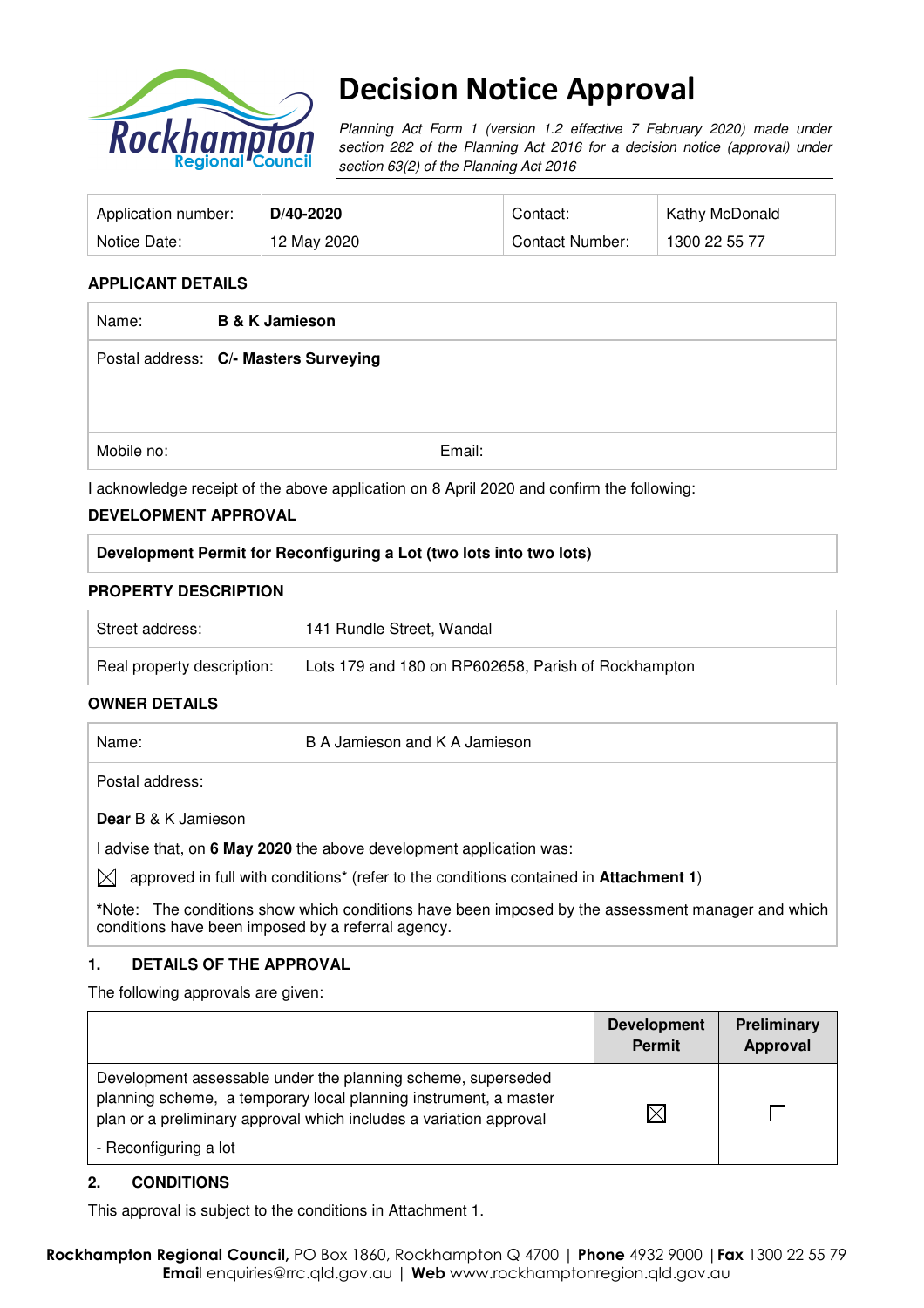#### **3. FURTHER DEVELOPMENT PERMITS REQUIRED**

Please be advised that the following development permits are required to be obtained before the development can be carried out:

| Type of development permit required | Subject of the required development permit |
|-------------------------------------|--------------------------------------------|
| <b>Operational Works</b>            | Access Works                               |
| Plumbing and Drainage Works         |                                            |

#### **4. REFERRAL AGENCIES NIL**

#### **5. THE APPROVED PLANS**

**The approved development must be completed and maintained generally in accordance with the approved drawings and documents:** 

| Drawing/report title     | <b>Prepared by</b> | Date         | <b>Reference number</b> | <b>Rev</b> |
|--------------------------|--------------------|--------------|-------------------------|------------|
| Proposed Reconfiguration | Masters Surveying  | 7 April 2020 | 60016-PRO-001           |            |

#### **6. CURRENCY PERIOD FOR THE APPROVAL (s.85 of the Planning Act)**

The standard currency periods stated in section 85 of Planning Act 2016 apply to each aspect of development in this approval, if not stated in the conditions of approval attached.

#### **7. STATEMENT OF REASONS**

| <b>Description of the</b><br>development        | The proposed development is for Reconfiguring a Lot (two lots into two lots)                                                                                                                                                                                                                                                                                    |  |  |
|-------------------------------------------------|-----------------------------------------------------------------------------------------------------------------------------------------------------------------------------------------------------------------------------------------------------------------------------------------------------------------------------------------------------------------|--|--|
| <b>Reasons for Decision</b>                     | The proposed boundary realignment does not compromise the<br>a)<br>strategic framework in the Rockhampton Region Planning Scheme<br>2015;                                                                                                                                                                                                                       |  |  |
|                                                 | b)<br>Assessment of the development against the relevant zone purpose,<br>planning scheme codes and planning scheme policies demonstrates<br>that the proposed development will not cause significant adverse<br>impacts on the surrounding natural environment, built environment and<br>infrastructure, community facilities, or local character and amenity; |  |  |
|                                                 | The proposed development does not compromise the relevant State<br>C)<br>Planning Policy; and                                                                                                                                                                                                                                                                   |  |  |
|                                                 | d)<br>On balance, the application should be approved because the<br>circumstances favour Council exercising its discretion to approve the<br>application even though the development does not comply with an<br>aspect of the assessment benchmarks.                                                                                                            |  |  |
| <b>Assessment Benchmarks</b>                    | The proposed development was assessed against the following<br>assessment benchmarks:                                                                                                                                                                                                                                                                           |  |  |
|                                                 | Low Density Residential Code;<br>٠                                                                                                                                                                                                                                                                                                                              |  |  |
|                                                 | Access, Parking and Transport Code;<br>$\bullet$                                                                                                                                                                                                                                                                                                                |  |  |
|                                                 | Filling and Excavation Code;<br>$\bullet$                                                                                                                                                                                                                                                                                                                       |  |  |
|                                                 | Landscape Code;<br>$\bullet$                                                                                                                                                                                                                                                                                                                                    |  |  |
|                                                 | Reconfiguring a Lot Code;<br>$\bullet$                                                                                                                                                                                                                                                                                                                          |  |  |
|                                                 | Stormwater Management Code;<br>$\bullet$                                                                                                                                                                                                                                                                                                                        |  |  |
|                                                 | Water and Sewer Code.<br>$\bullet$                                                                                                                                                                                                                                                                                                                              |  |  |
| <b>Compliance with</b><br>assessment benchmarks | The development was assessed against all of the assessment benchmarks<br>listed above and complies with all of these with the exception listed below.                                                                                                                                                                                                           |  |  |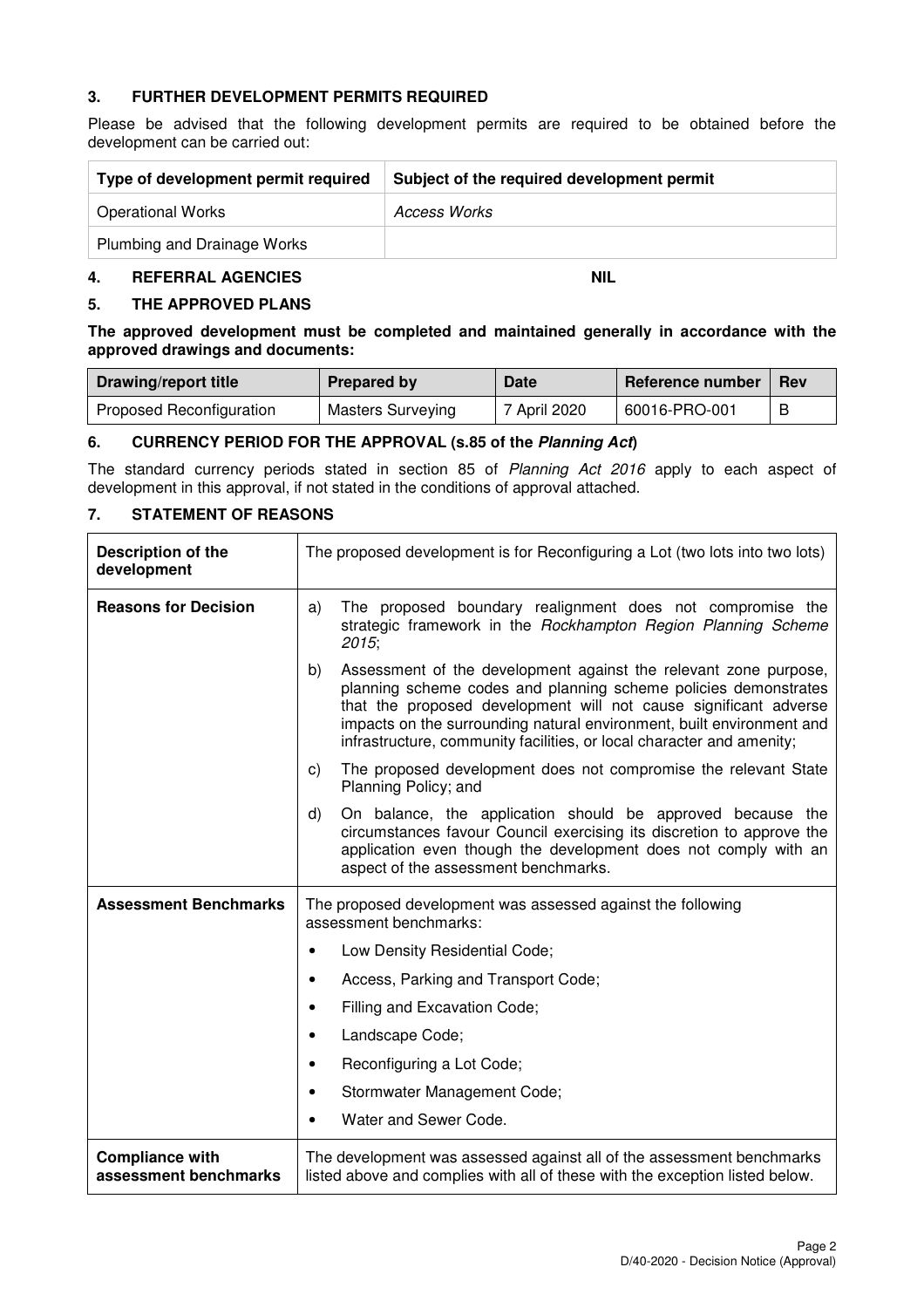|                              | <b>Assessment</b><br><b>Benchmark</b>      | Reasons for the approval despite non-<br>compliance with benchmark                                                                                                                                                                                                                  |
|------------------------------|--------------------------------------------|-------------------------------------------------------------------------------------------------------------------------------------------------------------------------------------------------------------------------------------------------------------------------------------|
|                              | Reconfiguring a Lot<br>Code                | The proposal does not comply with Acceptable<br>Outcome 3.1 which requires the resulting lots to<br>be a minimum size of 400 square metres with a<br>minimum road frontage width of eight (8) metres.                                                                               |
|                              |                                            | Despite the size of proposed Lot 2 being below<br>the minimum lot size, (350m2) it is not<br>uncharacteristic for the area and will still result in<br>the preferred land use planning outcome in the<br>zone for low density residential development,<br>such as a dwelling house. |
|                              |                                            | Therefore the proposal is considered to achieve<br>the overarching performance outcome.                                                                                                                                                                                             |
| <b>Matters prescribed by</b> | The State Planning Policy – Part E;<br>(i) |                                                                                                                                                                                                                                                                                     |
| regulation                   | (ii)                                       | The Central Queensland Regional Plan;                                                                                                                                                                                                                                               |
|                              | (iii)                                      | The Rockhampton Region Planning Scheme 2015; and                                                                                                                                                                                                                                    |
|                              | (iv)<br>application.                       | The common material, being the material submitted with the                                                                                                                                                                                                                          |

#### **8. APPEAL RIGHTS**

The rights of an applicant to appeal to a tribunal or the Planning and Environment Court against a decision about a development application are set out in chapter 6, part 1 of the Planning Act 2016. There may also be a right to make an application for a declaration by a tribunal (see chapter 6, part 2 of the Planning Act 2016).

#### Appeal by an applicant

An applicant for a development application may appeal to the Planning and Environment Court against the following:

- the refusal of all or part of the development application
- a provision of the development approval
- the decision to give a preliminary approval when a development permit was applied for
- a deemed refusal of the development application.

An applicant may also have a right to appeal to the Development tribunal. For more information, see schedule 1 of the Planning Act 2016.

The timeframes for starting an appeal in the Planning and Environment Court are set out in section 229 of the Planning Act 2016.

**Attachment 2** is an extract from the Planning Act 2016 that sets out the applicant's appeal rights and the appeal rights of a submitter.

## **9. WHEN THE DEVELOPMENT APPROVAL TAKES EFFECT**

This development approval takes effect:

From the time the decision notice is given  $-$  if there is no submitter and the applicant does not appeal the decision to the court.

Or

When the submitter's appeal period ends  $-$  if there is a submitter and the applicant does not appeal the decision to the court.

Or

Subject to the decision of the court, when the appeal is finally decided  $-$  if an appeal is made to the court.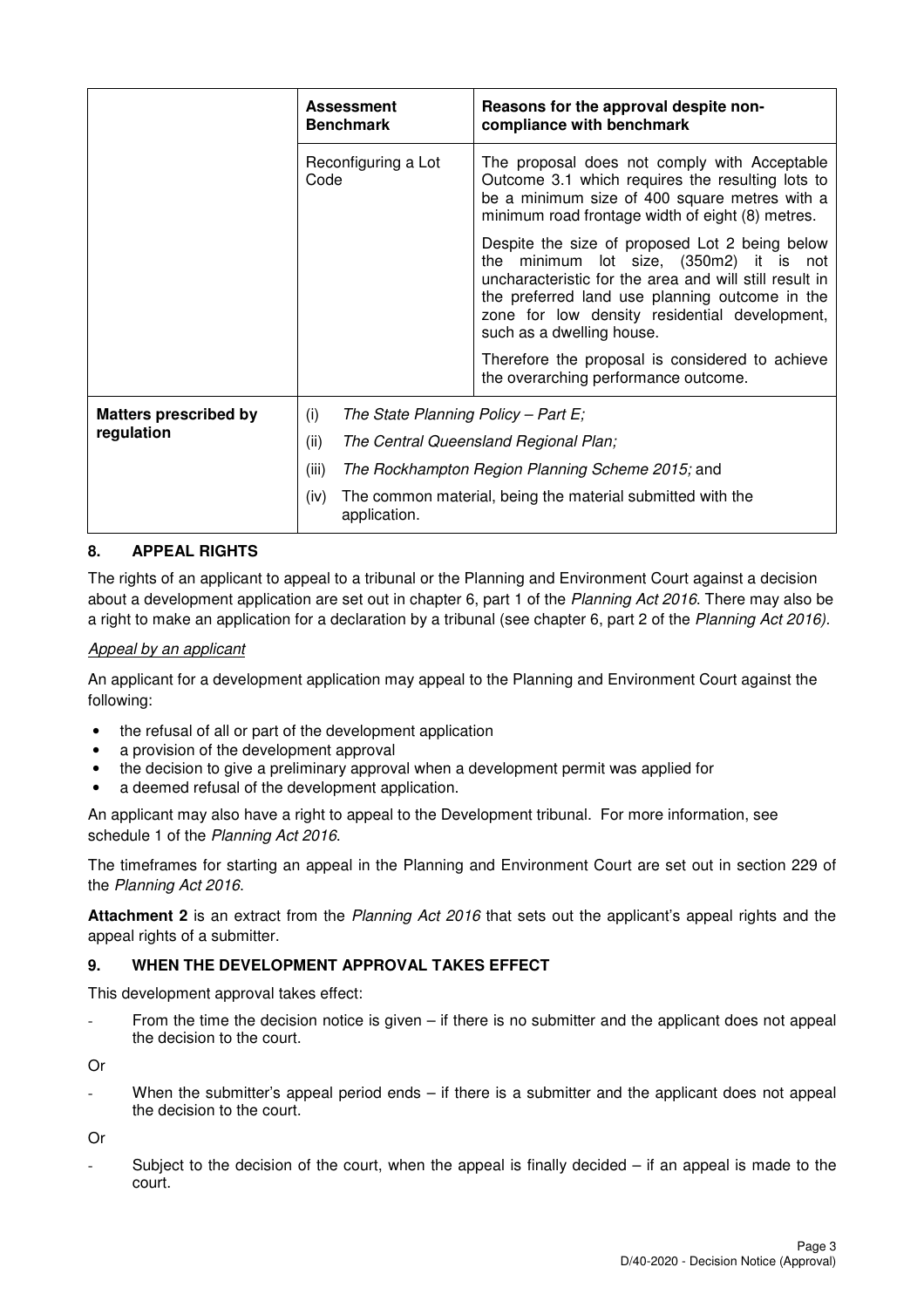### **10. ASSESSMENT MANAGER**

| Name: | Tarnya Fitzgibbon      | Signature: | Date: 12 May 2020 |
|-------|------------------------|------------|-------------------|
|       | <b>COORDINATOR</b>     |            |                   |
|       | DEVELOPMENT ASSESSMENT |            |                   |

#### **Attachment 1 – Conditions of the approval**

**Part 1 - Conditions imposed by the assessment manager [Note: where a condition is imposed about** infrastructure under Chapter 4 of the Planning Act 2016, the relevant provision of the Act under which this condition was imposed must be specified.]

#### **Attachment 2—Extract on appeal rights**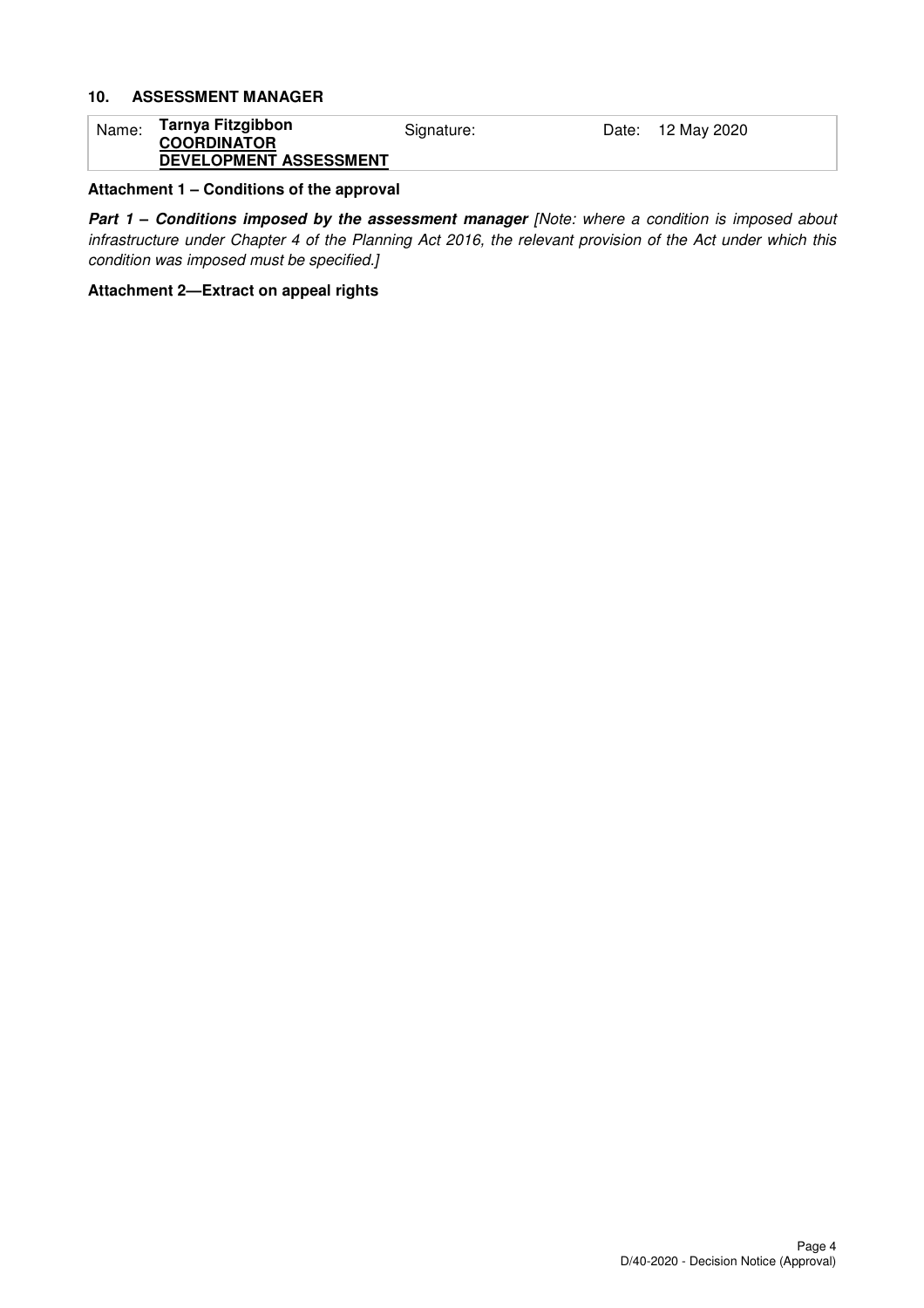

## **Attachment 1 – Part 1 Rockhampton Regional Council Conditions**

Planning Act 2016

- 1.0 ADMINISTRATION
- 1.1 The Developer and their employee, agent, contractor or invitee is responsible for ensuring compliance with the conditions of this development approval.
- 1.2 Where these Conditions refer to "Council" in relation to requiring Council to approve or to be satisfied as to any matter, or conferring on the Council a function, power or discretion, that role may be fulfilled in whole or in part by a delegate appointed for that purpose by the Council.
- 1.3 All conditions, works, or requirements of this development approval must be undertaken and completed:
	- 1.3.1 to Council's satisfaction;
	- 1.3.2 at no cost to Council; and
	- 1.3.3 prior to the issue of the Survey Plan Approval Certificate,

unless otherwise stated.

- 1.4 Infrastructure requirements of this development approval must be contributed to the relevant authorities, where applicable, at no cost to Council, prior to the issue of the Survey Plan Approval Certificate, unless otherwise stated.
- 1.5 The following further Development Permits must be obtained prior to the commencement of any works associated with their purposes:
	- 1.5.1 Operational Works:
		- (i) Access Works.
	- 1.5.2 Plumbing and Drainage Works
- 1.6 All works must be designed, constructed and maintained in accordance with the relevant Council policies, guidelines and standards, unless otherwise stated.
- 1.7 All engineering drawings/specifications, design and construction works must be in accordance with the requirements of the relevant Australian Standards and must be approved, supervised and certified by a Registered Professional Engineer of Queensland.

#### 2.0 APPROVED PLANS AND DOCUMENTS

2.1 The approved development must be completed and maintained generally in accordance with the approved plans and documents, except where amended by any condition of this development approval:

| Drawing/report title            | <b>Prepared by</b>       | <b>Date</b> | Reference<br>number          | <b>Rev</b> |
|---------------------------------|--------------------------|-------------|------------------------------|------------|
| <b>Proposed Reconfiguration</b> | <b>Masters Surveying</b> |             | 7 April 2020   60016-PRO-001 | $\perp$ B  |

- 2.2 Where there is any conflict between the conditions of this development approval and the details shown on the approved plans and documents, the conditions of this development approval must prevail.
- 2.3 Where conditions require the above plans or documents to be amended, the revised document(s) must be submitted for approval by Council prior to the submission of an application for a Development Permit for Operational Works.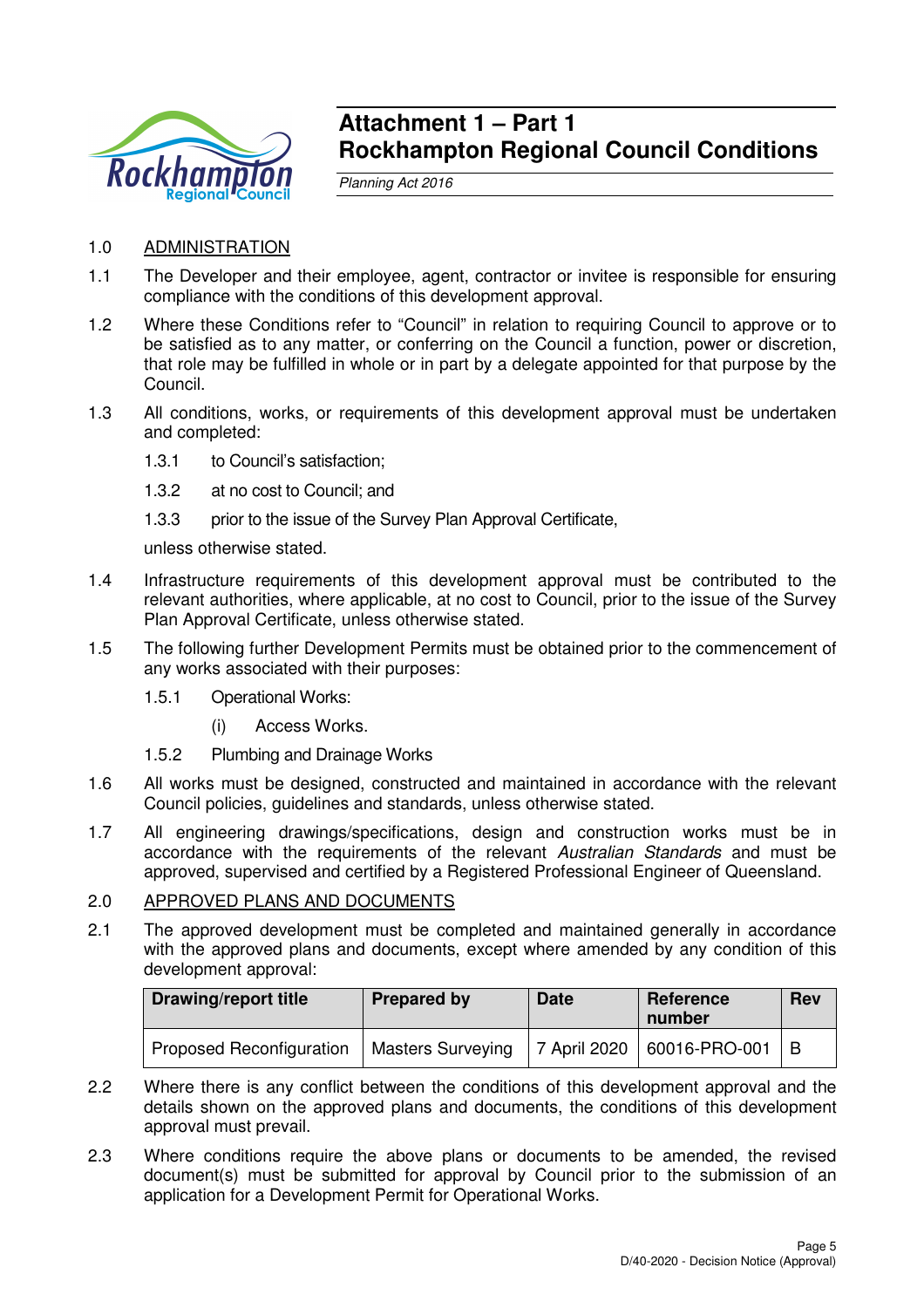#### 3.0 ACCESS WORKS

3.1 A Development Permit for Operational Works (access works) must be obtained prior to the commencement of any access works required by this development approval.

Note: Works in Road Reserve Permit (including a fee for the vehicle crossover and compliant with Standard Capricorn Municipal Development Guidelines, Standard Drawings) may be accepted in place of the application for a Development Permit for Operational Works (access works).

- 3.2 All access works must be designed and constructed in accordance with the approved plans (refer to condition 2.1), Capricorn Municipal Development Guidelines, and the provisions of a Development Permit for Operational Works (access works).
- 3.3 The existing access to proposed Lot 1 from Rundle Street, located at the north western corner (adjacent to Rundle Street and Naughton Street) must be closed / removed.
- 3.4 The existing access to proposed Lot 1 from Rundle Street, located at the north eastern corner must be upgraded to comply with the requirements of the *Capricorn Municipal* Development Guidelines.
- 3.5 Any redundant vehicular crossovers must be replaced by Council standard kerb and channel.

#### 4.0 PLUMBING AND DRAINAGE WORKS

- 4.1 All lots within the development must be connected to Council's reticulated sewerage and water network. Each of the proposed lots must be provided with their own separate water connection point, located wholly within their respective property boundaries.
- 4.2 The existing water connection point located at the north eastern corner of Lot 179 on RP602658 must be retained to service proposed Lot 1. A new water connection point must be provided for proposed Lot 2 from the existing reticulated water network located within Naughton Street.
- 4.3 The existing sewerage connection point(s) located within the development site must be retained to service proposed Lot 1. A new sewerage connection point must be provided for proposed Lot 2 from the existing reticulated sewerage network located within Lot 2.
- 4.4 Internal Plumbing and Sanitary Drainage of all the existing buildings located within proposed Lot 1 must be contained within the lot it serves.
- 4.5 Sewer connections and water meter boxes located within trafficable areas must be raised or lowered to suit the finished surface levels and must be provided with heavy duty trafficable lids.
- 4.6 The finished sewerage access chamber surface must be at a sufficient level to avoid ponding of stormwater above the top of the chamber. A heavy duty trafficable lid must be provided in the trafficable area.

#### 5.0 ROOF AND ALLOTMENT DRAINAGE WORKS

- 5.1 All roof and allotment drainage works must be designed and constructed in accordance with the approved plans (refer to condition 2.1), Queensland Urban Drainage Manual, Capricorn Municipal Development Guidelines and sound engineering practice.
- 5.2 All roof and allotment runoff from the development must be directed to a lawful point of discharge and must not restrict, impair or change the natural flow of runoff water or cause a nuisance to surrounding land or infrastructure.
- 5.3 All roof water of existing building located within proposed Lot 1 must be collected and drained to the kerb and channel in Naughton Street.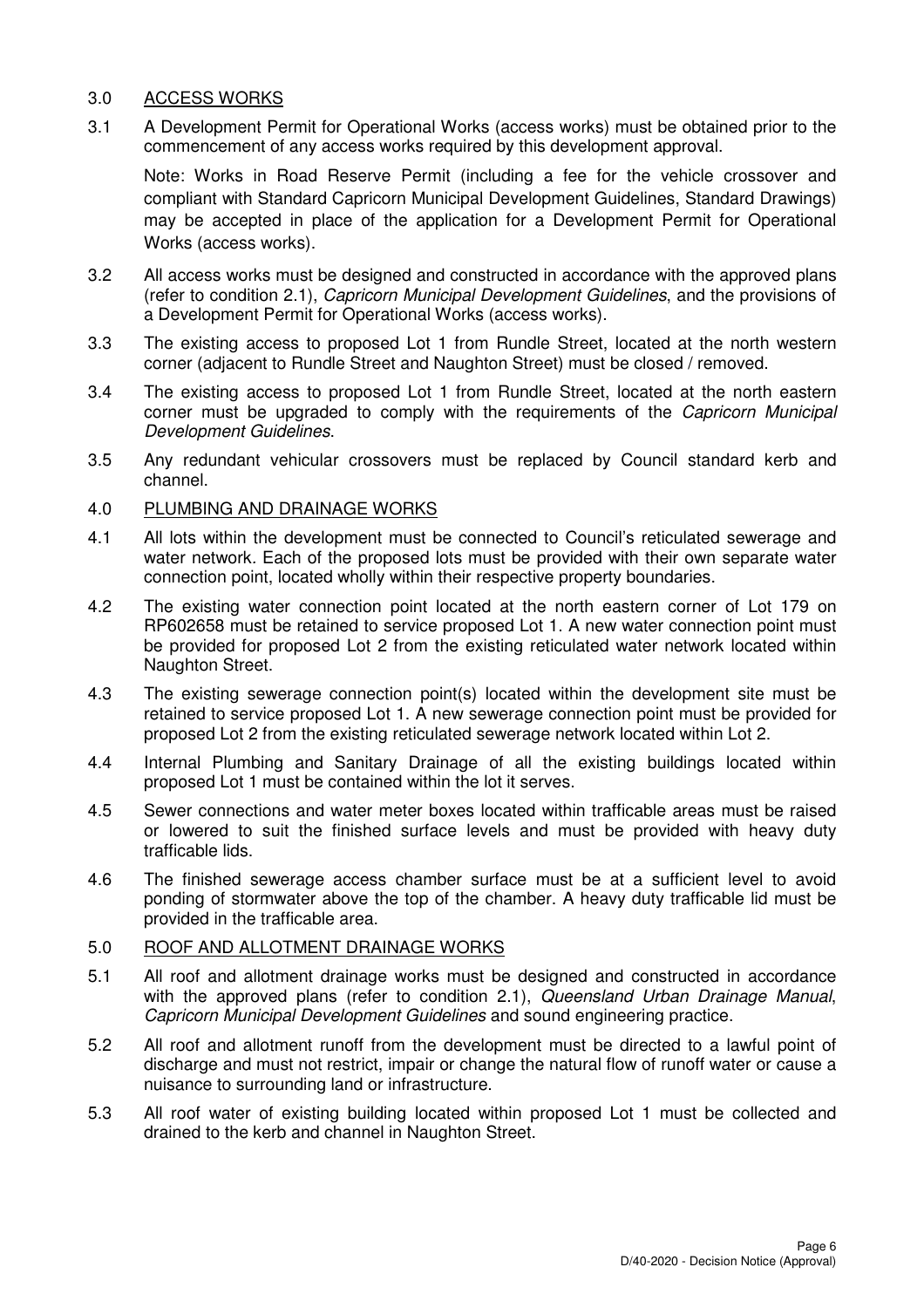### 6.0 SITE WORKS

6.1 Site works must be constructed such that they do not, at any time, in any way restrict, impair or change the natural flow of runoff water, or cause a nuisance or worsening to surrounding land or infrastructure.

## 7.0 ELECTRICITY

- 7.1 Underground electricity services must be provided to each lot in accordance with the standards and requirements of the relevant service provider. Alternatively overhead electricity service connection may be approved where:
	- 7.1.1 overhead electricity reticulation is established;
	- 7.1.2 no new poles within the road reserve are required to service the development;
	- 7.1.3 overhead service connection does not cross a road; and
	- 7.1.4 overhead service connection does not cross the development site (a premises), other than the premises being serviced.

#### 8.0 TELECOMMUNICATIONS

8.1 Telecommunications services must be provided to each lot in accordance with the standards and requirements of the relevant service provider.

#### 9.0 ASSET MANAGEMENT

- 9.1 Any alteration necessary to electricity, telephone, water mains, sewerage mains, and/or public utility installations resulting from the development or in connection with the development, must be undertaken and completed at no cost to Council.
- 9.2 Any damage to existing stormwater, water supply and sewerage infrastructure, kerb and channel, pathway or roadway (including removal of concrete slurry from public land and Council infrastructure), that occurs while any works are being carried out in association with this development approval must be repaired at full cost to the developer. This includes the reinstatement of any existing traffic signs or pavement markings that may have been removed or damaged.

#### 10.0 OPERATING PROCEDURES

10.1 All construction materials, waste, waste skips, machinery and contractors' vehicles must be located and stored or parked within the development site. Storage of materials, or parking of construction machinery or contractors' vehicles must not occur within Rundle Street or Naughton Street.

#### ADVISORY NOTES

#### NOTE 1. Aboriginal Cultural Heritage

It is advised that under section 23 of the Aboriginal Cultural Heritage Act 2003, a person who carries out an activity must take all reasonable and practicable measures to ensure the activity does not harm Aboriginal cultural heritage (the "cultural heritage duty of care"). Maximum penalties for breaching the duty of care are listed in the Aboriginal cultural heritage legislation. The information on Aboriginal cultural heritage is available on the Department of Aboriginal and Torres Strait Islander Partnerships website www.datsip.qld.gov.au.

#### NOTE 2. Asbestos Removal

Any demolition and/or removal works involving asbestos materials must be undertaken in accordance with the requirements of the Work Health and Safety Act 2011 and Public Health Act 2005.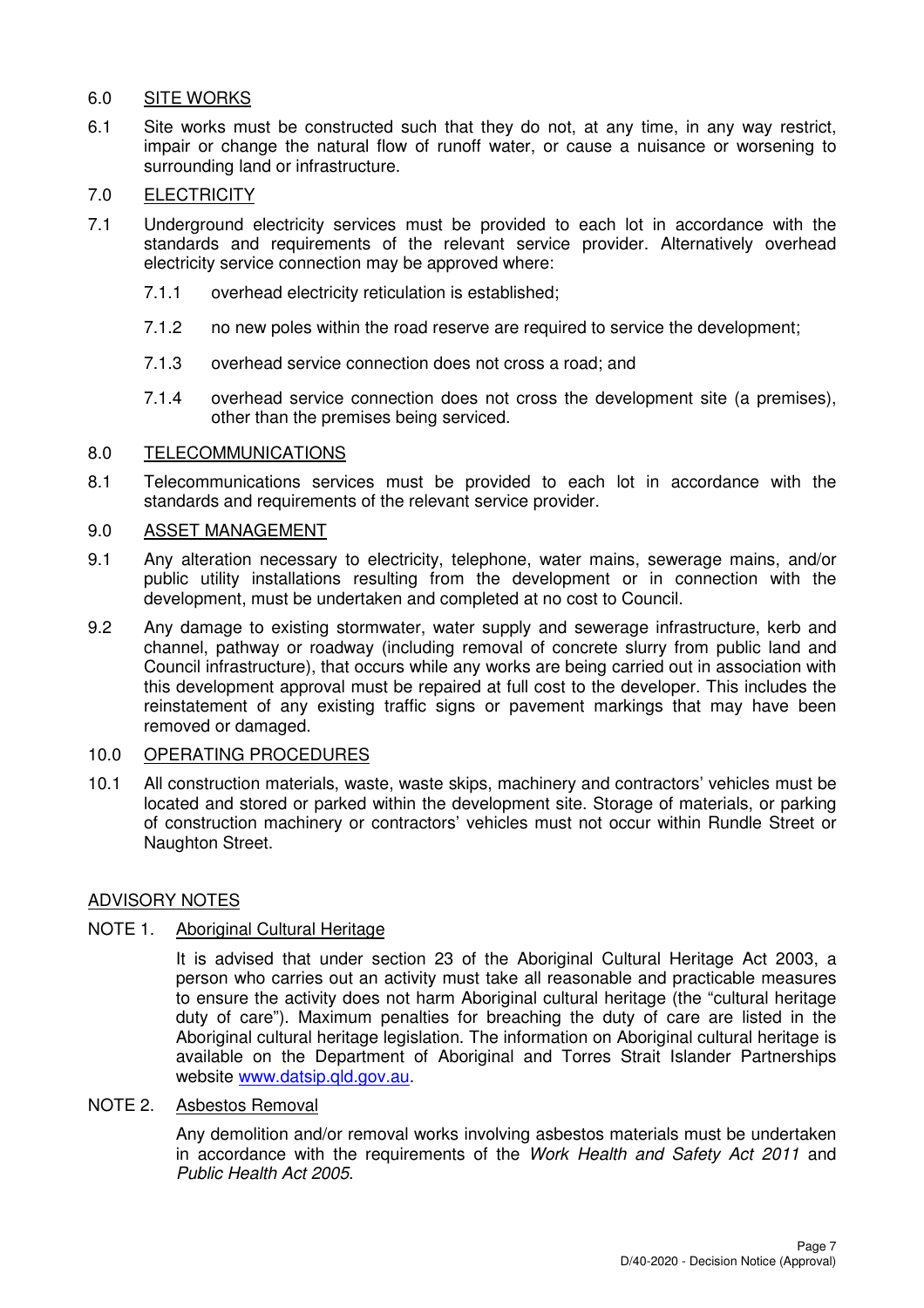### NOTE 3. General Environmental Duty

General environmental duty under the Environmental Protection Act 1994 prohibits unlawful environmental nuisance caused by noise, aerosols, particles, dust, ash, fumes, light, odour or smoke beyond the boundaries of the development site during all stages of the development including earthworks, construction and operation.

### NOTE 4. General Safety Of Public During Construction

The Work Health and Safety Act 2011 and Manual of Uniform Traffic Control Devices must be complied with in carrying out any construction works, and to ensure safe traffic control and safe public access in respect of works being constructed on a road.

#### NOTE 5. Roof and Allotment Drainage

For any future development proposed on Lot 2, the roof and allotment runoff must be collected and drained to the kerb and channel in Naughton Street.

#### NOTE 6. Works in Road Reserve Permit

For any future development proposed on Lot 2, the construction of access works must be in accordance with Capricorn Municipal Development Guidelines and Australian Standard AS2890 "Parking facilities".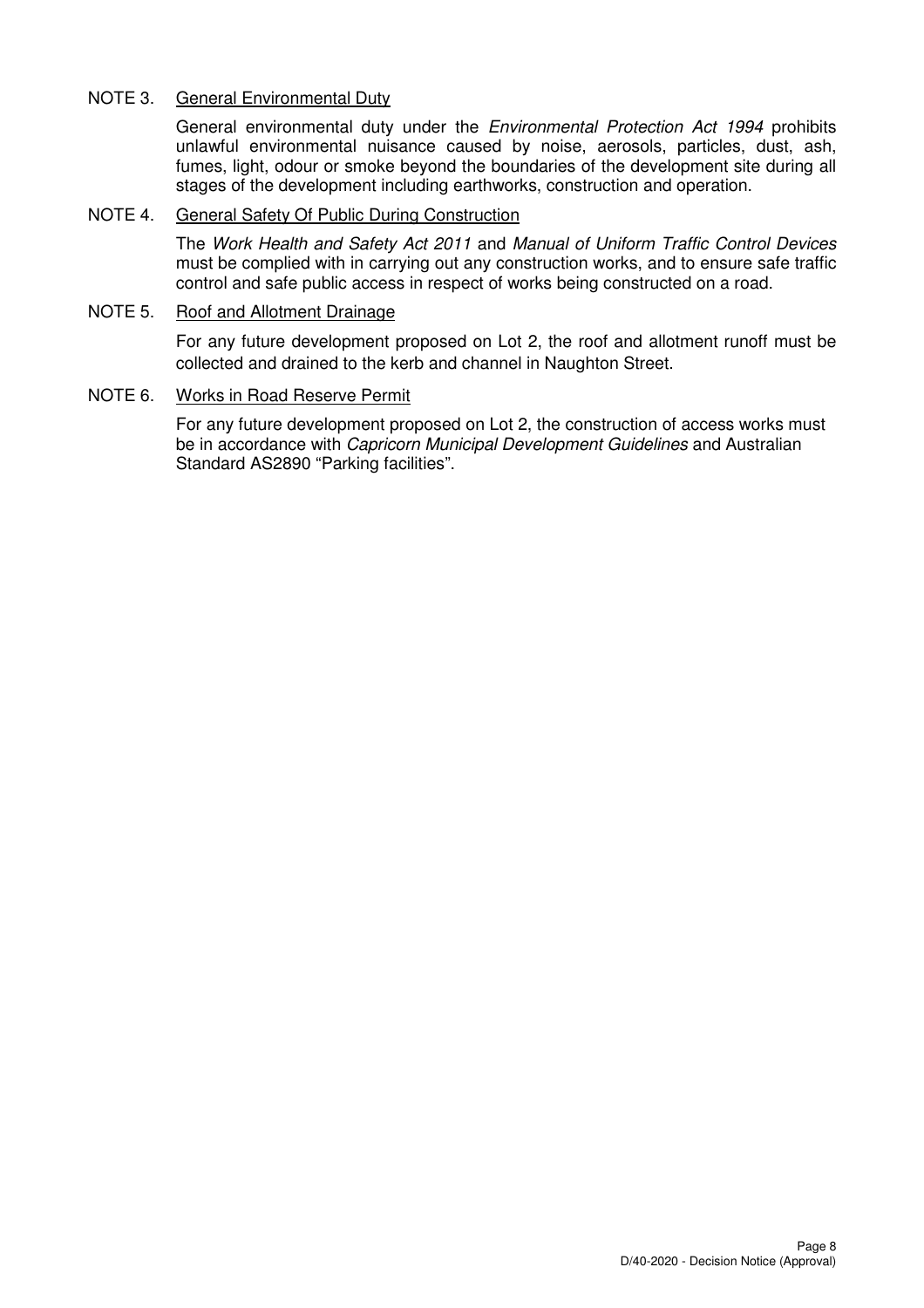

# **Attachment 2 - Appeal Rights**

PLANNING ACT 2016

The following is an extract from the Planning Act 2016 (Chapter 6)

#### **Appeal rights**

#### **229 Appeals to tribunal or P&E Court**

- (1) Schedule 1 states—
	- (a) matters that may be appealed to— (i) either a tribunal or the P&E Court; or (ii) only a tribunal; or
	- (iii) only the P&E Court; and (b) the person—
		- (i) who may appeal a matter (the **appellant**); and (ii) who is a respondent in an appeal of the matter; and (iii) who is a co-respondent in an appeal of the matter; and
		- (iv) who may elect to be a co-respondent in an appeal of the matter.
- (2) An appellant may start an appeal within the appeal period.
- (3) The **appeal period** is—
	- (a) for an appeal by a building advisory agency—10 business days after a decision notice for the decision is given to the agency or
	- (b) for an appeal against a deemed refusal—at any time after the deemed refusal happens; or
	- (c) for an appeal against a decision of the Minister, under chapter 7, part 4, to register premises or to renew the registration of premises—20 business days after a notice is published under section 269(3)(a) or (4); or
	- (d) for an appeal against an infrastructure charges notice— 20 business days after the infrastructure charges notice is given to the person; or
	- (e) for an appeal about a deemed approval of a development application for which a decision notice has not been given—30 business days after the applicant gives the deemed approval notice to the assessment manager; or
	- (f) for any other appeal—20 business days after a notice of the decision for the matter, including an enforcement notice, is given to the person.

#### Note—

See the P&E Court Act for the court's power to extend the appeal period.

- (4) Each respondent and co-respondent for an appeal may be heard in the appeal.
- (5) If an appeal is only about a referral agency's response, the assessment manager may apply to the tribunal or P&E Court to withdraw from the appeal.
- (6) To remove any doubt, it is declared that an appeal against an infrastructure charges notice must not be about—
	- (a) the adopted charge itself; or
	- (b) for a decision about an offset or refund—
		- (i) the establishment cost of trunk infrastructure identified in a LGIP; or
		- (ii) the cost of infrastructure decided using the method
	- included in the local government's charges resolution.

#### **230 Notice of appeal**

- (1) An appellant starts an appeal by lodging, with the registrar of the tribunal or P&E Court, a notice of appeal that—
	- (a) is in the approved form; and
	- (b) succinctly states the grounds of the appeal.
- (2) The notice of appeal must be accompanied by the required fee.
- (3) The appellant or, for an appeal to a tribunal, the registrar must, within the service period, give a copy of the notice of appeal to—
- (a) the respondent for the appeal; and
- (b) each co-respondent for the appeal; and
- (c) for an appeal about a development application under schedule 1, table 1, item 1—each principal submitter for the development application; and
- (d) for an appeal about a change application under schedule 1, table 1, item 2—each principal submitter for the change application; and
- (e) each person who may elect to become a co-respondent for the appeal, other than an eligible submitter who is not a principal submitter in an appeal under paragraph  $(c)$  or  $(d)$ ; and
- (f) for an appeal to the P&E Court—the chief executive; and
- (g) for an appeal to a tribunal under another Act—any other person who the registrar considers appropriate.
- (4) The **service period** is—
	- (a) if a submitter or advice agency started the appeal in the P&E Court-2 business days after the appeal is started; or
	- (b) otherwise—10 business days after the appeal is started.
- (5) A notice of appeal given to a person who may elect to be a co-respondent must state the effect of subsection
- (6) A person elects to be a co-respondent by filing a notice of election, in the approved form, within 10 business days after the notice of appeal is given to the person*.*
- **231 Other appeals**
- (1) Subject to this chapter, schedule 1 and the P&E Court Act, unless the Supreme Court decides a decision or other matter under this Act is affected by jurisdictional error, the decision or matter is non-appealable.
- (2) The Judicial Review Act 1991, part 5 applies to the decision or matter to the extent it is affected by jurisdictional error.
- (3) A person who, but for subsection (1) could have made an application under the Judicial Review Act 1991 in relation to the decision or matter, may apply under part 4 of that Act for a statement of reasons in relation to the decision or matter.
- (4) In this section— **decision** includes—
	- (a) conduct engaged in for the purpose of making a decision; and
	- (b) other conduct that relates to the making of a decision; and
	- (c) the making of a decision or the failure to make a decision; and
	- (d) a purported decision; and
	- (e) a deemed refusal.

**non-appealable**, for a decision or matter, means the decision or matter—

- (a) is final and conclusive; and
- (b) may not be challenged, appealed against, reviewed, quashed, set aside or called into question in any other way under the Judicial Review Act 1991 or otherwise, whether by the Supreme Court, another court, a tribunal or another entity; and
- (c) is not subject to any declaratory, injunctive or other order of the Supreme Court, another court, a tribunal or another entity on any ground.

#### **232 Rules of the P&E Court**

- (1) A person who is appealing to the P&E Court must comply with the rules of the court that apply to the appeal.
- (2) However, the P&E Court may hear and decide an appeal even if the person has not complied with rules of the P&E Court.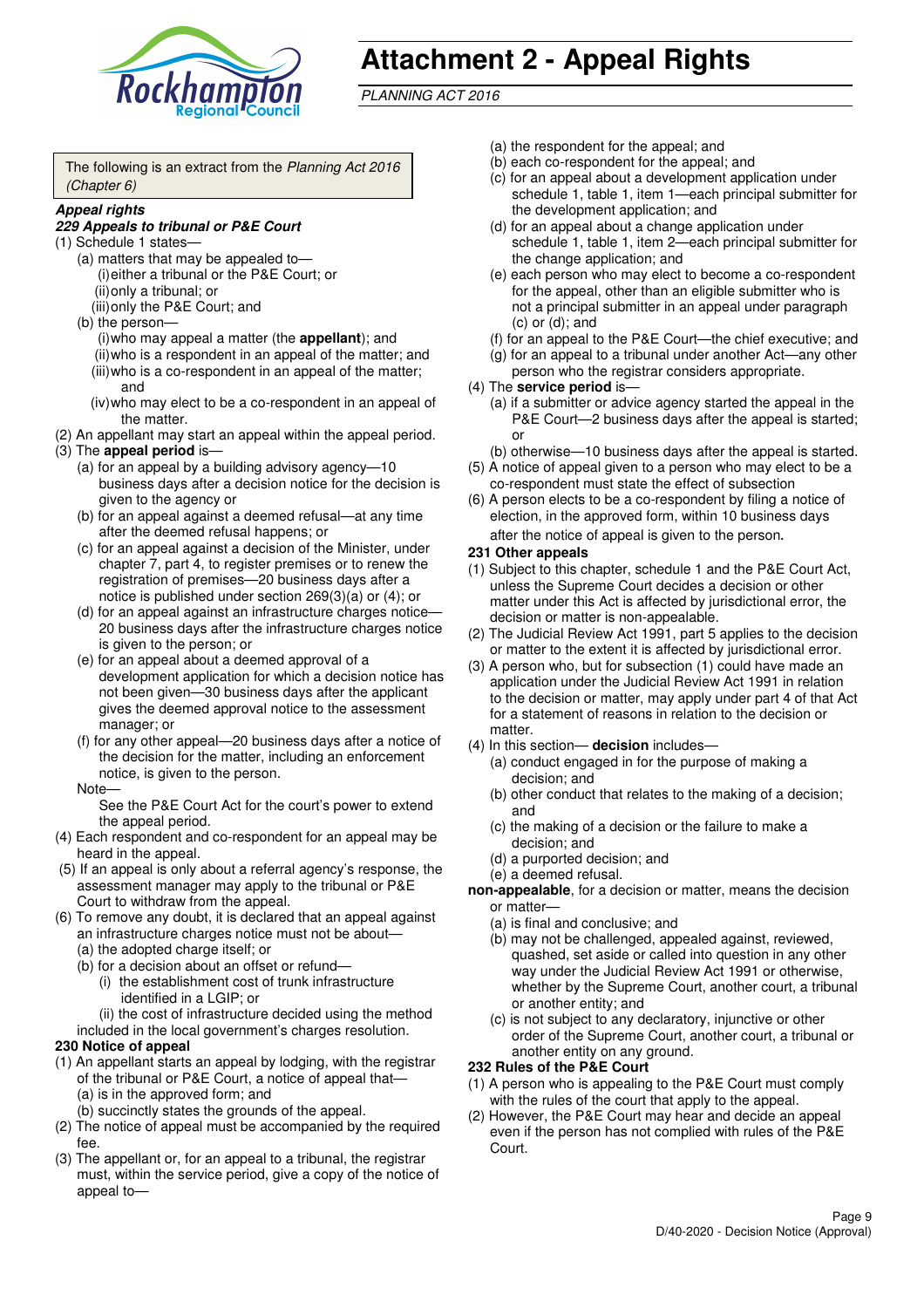

## **Appeal Rights**

PLANNING ACT 2016

## **Schedule 1**

#### **Appeals section 229 1 Appeal rights and parties to appeals**

- (1) Table 1 states the matters that may be appealed to—(a) the P&E court; or (b) a tribunal.
- (2) However, table 1 applies to a tribunal only if the matter involves—
	- (a) the refusal, or deemed refusal of a development application, for—
	- (i) a material change of use for a classified building; or
	- (ii) operational work associated with building work, a retaining wall, or a tennis court; or
	- (b) a provision of a development approval for—
	- (i) a material change of use for a classified building; or
- (ii) operational work associated with building work, a retaining wall, or a tennis court; or
	- (c) if a development permit was applied for—the decision to give a preliminary approval for— (i) a material change of use for a classified building; or
	- (ii) operational work associated with building work, a retaining wall, or a tennis court; or
	- (d) a development condition if—
		- (i) the development approval is only for a material change of use that involves the use of a building classified under the Building Code as a class 2 building; and
		- (ii) the building is, or is proposed to be, not more than 3 storeys; and
		- (iii) the proposed development is for not more than 60 sole-occupancy units; or
	- (e) a decision for, or a deemed refusal of, an extension application for a development approval that is only for a material change of use of a classified building; or
	- (f) a decision for, or a deemed refusal of, a change application for a development approval that is only for a material change of use of a classified building; or
	- (g) a matter under this Act, to the extent the matter relates to—
		- (i) the Building Act, other than a matter under that Act that may or must be decided by the Queensland Building and Construction Commission; or
		- (ii) the Plumbing and Drainage Act, part 4 or 5; or
	- (h) a decision to give an enforcement notice in relation to a matter under paragraphs (a) to (g); or
	- (i) a decision to give an infrastructure charges notice; or
	- (j) the refusal, or deemed refusal, of a conversion application; or
	- (k) a matter that, under another Act, may be appealed to the tribunal; or
	- (l) a matter prescribed by regulation.
- (3) Also, table 1 does not apply to a tribunal if the matter

involves—

- (a) for a matter in subsection  $(2)(a)$  to  $(d)$ 
	- (i) a development approval for which the development application required impact assessment; and
	- (ii) a development approval in relation to which the assessment manager received a properly made submission for the development application; or
- (b) a provision of a development approval about the identification or inclusion, under a variation approval, of a matter for the development.
- (4) Table 2 states the matters that may be appealed only to the P&E Court.
- (5) Table 3 states the matters that may be appealed only to the tribunal.
- (6) In each table—
	- (a) column 1 states the appellant in the appeal; and
	- (b) column 2 states the respondent in the appeal; and
	- (c) column 3 states the co-respondent (if any) in the appeal; and
	- (d) column 4 states the co-respondents by election (if any) in the appeal.
- (7) If the chief executive receives a notice of appeal under section 230(3)(f), the chief executive may elect to be a corespondent in the appeal.

| Table 1<br>Appeals to the P&E Court and, for certain matters, to a tribunal                                                                                                                                                                                                                                                                    |                                                          |          |          |  |  |
|------------------------------------------------------------------------------------------------------------------------------------------------------------------------------------------------------------------------------------------------------------------------------------------------------------------------------------------------|----------------------------------------------------------|----------|----------|--|--|
| 1. Development applications<br>An appeal may be made against-<br>(a) the refusal of all or part of the development application; or<br>(b) the deemed refusal of the development application; or<br>(c) a provision of the development approval; or<br>(d) if a development permit was applied for—the decision to give a preliminary approval. |                                                          |          |          |  |  |
| Column 1                                                                                                                                                                                                                                                                                                                                       | Column 2                                                 | Column 3 | Column 4 |  |  |
| Appellant                                                                                                                                                                                                                                                                                                                                      | Co-respondent by election<br>Respondent<br>Co-respondent |          |          |  |  |
| $($ if any $)$<br>(if any)                                                                                                                                                                                                                                                                                                                     |                                                          |          |          |  |  |
| If the appeal is about<br>The applicant<br>1 A concurrence agency that is<br>The assessment<br>not a co-respondent<br>a concurrence<br>manager                                                                                                                                                                                                 |                                                          |          |          |  |  |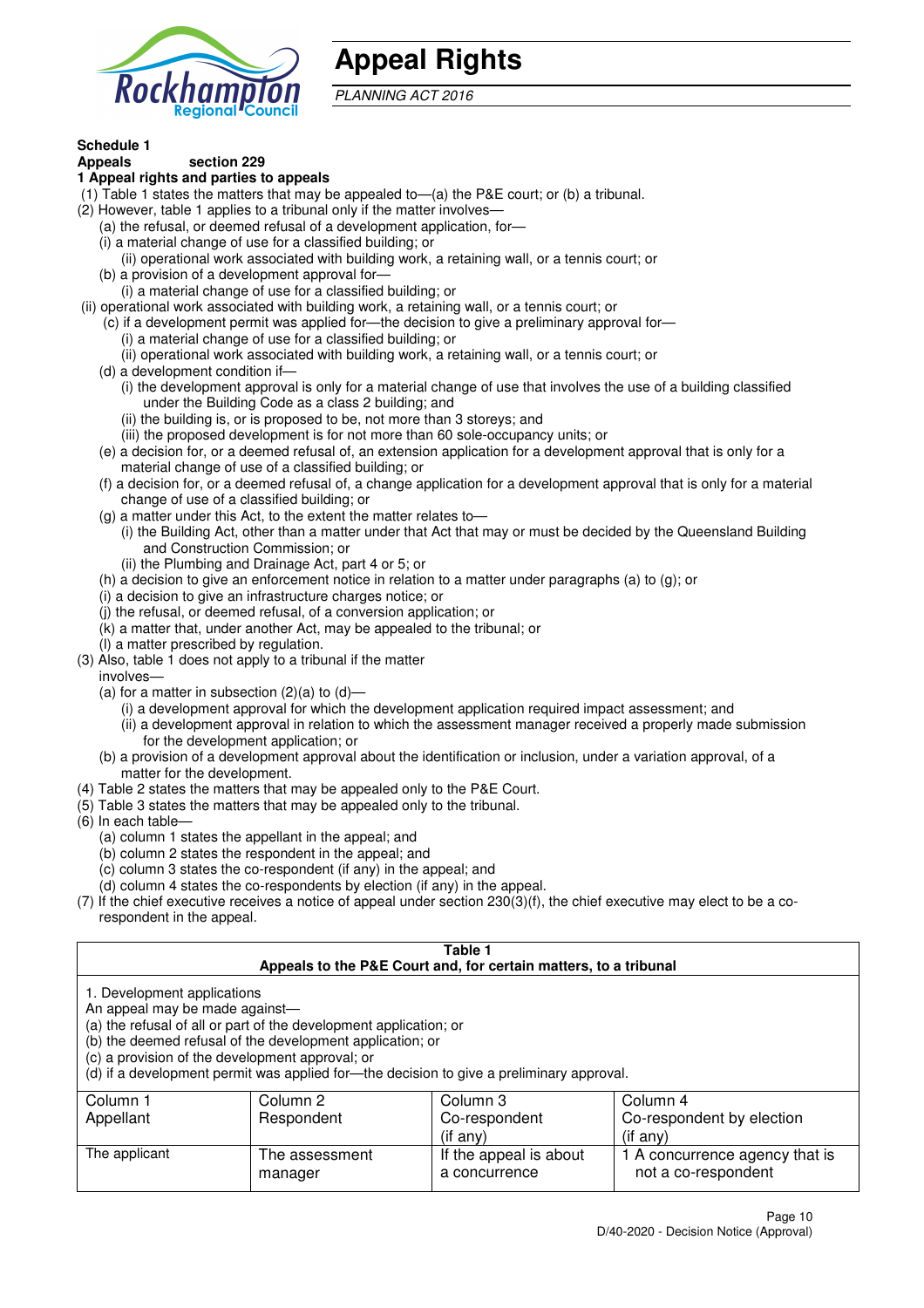| Table 1<br>Appeals to the P&E Court and, for certain matters, to a tribunal                                                                                                                             |                                   |                                                                 |                                                                                                                                                                                                                                                                                                                                                 |  |
|---------------------------------------------------------------------------------------------------------------------------------------------------------------------------------------------------------|-----------------------------------|-----------------------------------------------------------------|-------------------------------------------------------------------------------------------------------------------------------------------------------------------------------------------------------------------------------------------------------------------------------------------------------------------------------------------------|--|
|                                                                                                                                                                                                         |                                   | agency's referral<br>response-the<br>concurrence agency         | 2 If a chosen Assessment<br>manager is the respondent-<br>the prescribed assessment<br>manager<br>3 Any eligible advice agency for<br>the application<br>4 Any eligible submitter for the<br>application                                                                                                                                        |  |
| 2. Change applications<br>An appeal may be made against-<br>(b) a deemed refusal of a change application.                                                                                               |                                   |                                                                 | (a) a responsible entity's decision for a change application, other than a decision made by the P&E court; or                                                                                                                                                                                                                                   |  |
| Column 1<br>Appellant                                                                                                                                                                                   | Column <sub>2</sub><br>Respondent | Column 3<br>Co-respondent<br>$($ if any $)$                     | Column 4<br>Co-respondent by election<br>$(if$ any)                                                                                                                                                                                                                                                                                             |  |
| 1 The applicant<br>2 If the responsible<br>entity is the<br>assessment<br>manager-an<br>affected entity that<br>gave a pre-request<br>notice or response<br>notice                                      | The responsible<br>entity         | If an affected entity<br>starts the appeal-the<br>applicant     | 1 A concurrence agency for the<br>development application<br>2 If a chosen assessment<br>manager is the respondent-<br>the prescribed assessment<br>manager<br>3 A private certifier for the<br>development application<br>4 Any eligible advice agency for<br>the change application<br>5 Any eligible submitter for the<br>change application |  |
| 3. Extension applications<br>An appeal may be made against-<br>(a) the assessment manager's decision about an extension application; or<br>(b) a deemed refusal of an extension application.            |                                   |                                                                 |                                                                                                                                                                                                                                                                                                                                                 |  |
| Column 1<br>Appellant                                                                                                                                                                                   | Column <sub>2</sub><br>Respondent | Column 3<br>Co-respondent<br>(if any)                           | Column $\overline{4}$<br>Co-respondent by election<br>(if any)                                                                                                                                                                                                                                                                                  |  |
| 1 The applicant<br>1<br>2<br>For a matter other<br>than a deemed<br>refusal of an<br>extension<br>application $-$ a<br>concurrence<br>agency, other than<br>the chief executive,<br>for the application | The assessment<br>manager         | If a concurrence<br>agency starts the<br>appeal – the applicant | If a chosen assessment<br>manager is the respondent $-$ the<br>prescribed assessment manager                                                                                                                                                                                                                                                    |  |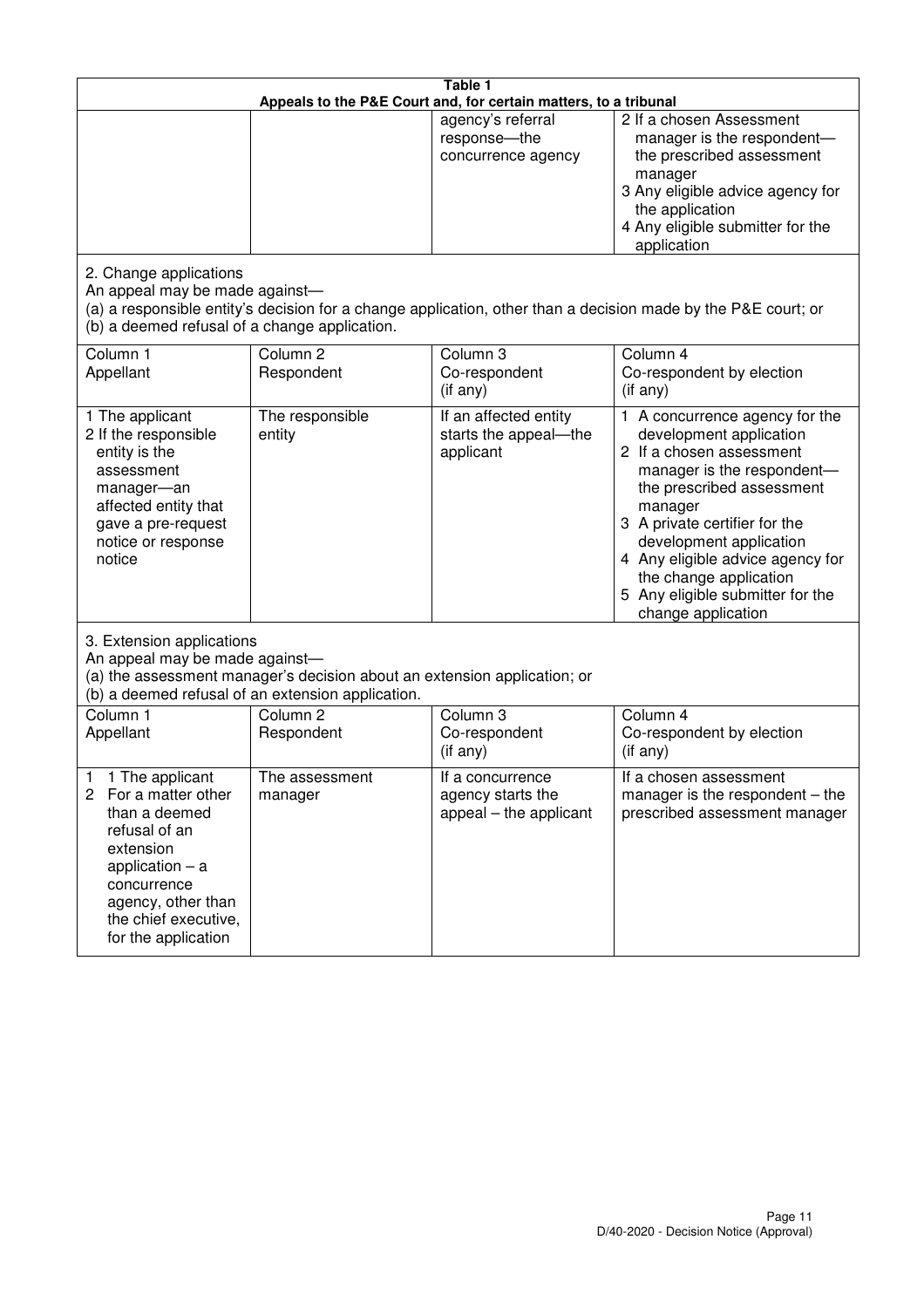#### **Table 1 Appeals to the P&E Court and, for certain matters, to a tribunal**

4. Infrastructure charges notices

- An appeal may be made against an infrastructure charges notice on 1 or more of the following grounds
- a) The notice involved an error relating to
	- (i) The application of the relevant adopted charge; or
- Examples of errors in applying an adopted charge
	- The incorrect application of gross floor area for a non-residential development
	- Applying an incorrect 'use category', under a regulation, to the development
	- (i) The working out of extra demands, for section 120; or
	- (ii) An offset or refund; or
- b) The was no decision about an offset or refund; or
- c) If the infrastructure charges notice states a refund will be given the timing for giving the refund; or
- d) The amount of the charge is so unreasonable that no reasonable relevant local government could have

#### imposed the amount.

| Column 1<br>Appellant                                    | Column 2<br>Respondent                                                    | Column 3<br>Co-respondent<br>(if any) | Column 4<br>Co-respondent by election<br>$($ if any $)$ |
|----------------------------------------------------------|---------------------------------------------------------------------------|---------------------------------------|---------------------------------------------------------|
| The person given the<br>Infrastructure charges<br>notice | The local government<br>that gave the<br>infrastructure charges<br>notice |                                       |                                                         |

5. Conversion applications

An appeal may be made against—

(a) the refusal of a conversion application; or

(b) a deemed refusal of a conversion application.

| Column 1<br>Appellant | Column 2<br>Respondent                                                  | Column 3<br>Co-respondent<br>$($ if any $)$ | Column 4<br>Co-respondent by election<br>$($ if any $)$ |
|-----------------------|-------------------------------------------------------------------------|---------------------------------------------|---------------------------------------------------------|
| The applicant         | The local government<br>to which the conversion<br>application was made |                                             |                                                         |

6. Enforcement notices

An appeal may be made against the decision to give an enforcement notice.

| Column 1<br>Appellant                      | Column 2<br>Respondent       | Column 3<br>Co-respondent<br>$($ if any $)$ | Column 4<br>Co-respondent by election<br>$($ if any $)$                                                                                                                    |
|--------------------------------------------|------------------------------|---------------------------------------------|----------------------------------------------------------------------------------------------------------------------------------------------------------------------------|
| The person given the<br>enforcement notice | The enforcement<br>authority |                                             | If the enforcement authority is<br>not the local government for<br>the premises in relation to which<br>the offence is alleged to have<br>happened-the local<br>government |

#### **Table 2 Appeals to the P&E Court only**

1. Appeals from tribunal

An appeal may be made against a decision of a tribunal, other than a decision under

section 252, on the ground of-

(a) an error or mistake in law on the part of the tribunal; or

(b) jurisdictional error.

| Column 1<br>Appellant                             | Column 2<br>Respondent                                    | Column 3<br>Co-respondent<br>$($ if any $)$ | Column 4<br>Co-respondent by election<br>(i f any) |
|---------------------------------------------------|-----------------------------------------------------------|---------------------------------------------|----------------------------------------------------|
| A party to the<br>proceedings for the<br>decision | The other party to the<br>proceedings for the<br>decision | $\overline{\phantom{0}}$                    |                                                    |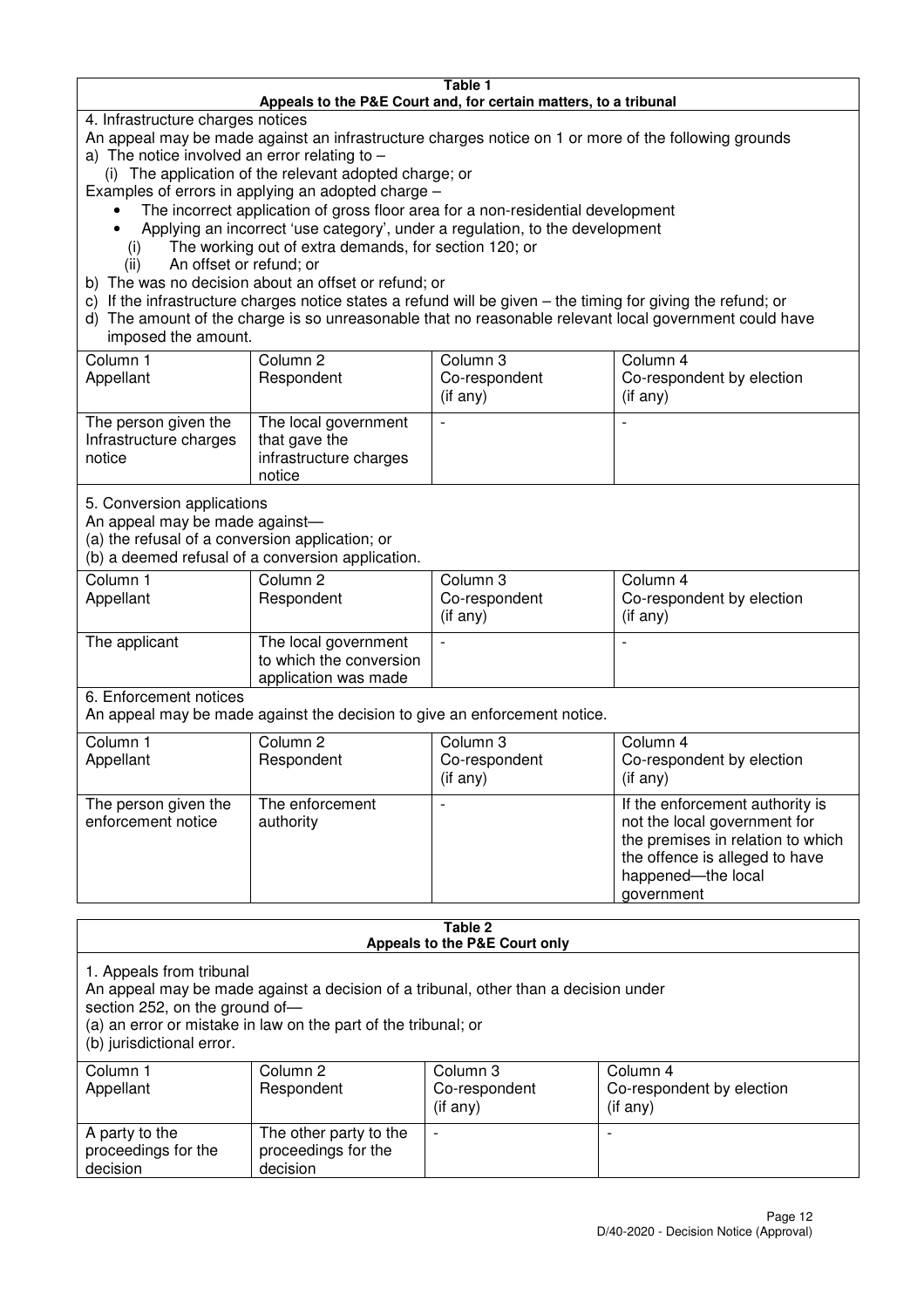#### **Table 2 Appeals to the P&E Court only**

2. Eligible submitter appeals

An appeal may be made against the decision to give a development approval, or an approval for a change application, to the extent that the decision relates to—

(a) any part of the development application for the development approval that required impact assessment; or (b) a variation request.

| Column 1<br>Appellant                                                                                                                                                                                                                                                                                                                                     | Column 2<br>Respondent                                                                                                     | Column 3<br>Co-respondent<br>$(i$ f any)                                                                                  | Column 4<br>Co-respondent by election<br>(i f any)   |  |
|-----------------------------------------------------------------------------------------------------------------------------------------------------------------------------------------------------------------------------------------------------------------------------------------------------------------------------------------------------------|----------------------------------------------------------------------------------------------------------------------------|---------------------------------------------------------------------------------------------------------------------------|------------------------------------------------------|--|
| 1 For a development<br>application-an<br>eligible submitter for<br>the development<br>application<br>2 For a change<br>application-an<br>eligible submitter for<br>the change<br>application                                                                                                                                                              | 1 For a development<br>application-the<br>assessment<br>manager<br>2 For a change<br>application-the<br>responsible entity | 1 The applicant<br>2 If the appeal is<br>about a concurrence<br>agency's referral<br>response---the<br>concurrence agency | Another eligible<br>submitter for the<br>application |  |
| 3. Eligible submitter and eligible advice agency appeals<br>An appeal may be made against a provision of a development approval, or failure to<br>include a provision in the development approval, to the extent the matter relates to-<br>$\alpha$ any part of the development epplication or the change epplication, for the development eppreval, that |                                                                                                                            |                                                                                                                           |                                                      |  |

(a) any part of the development application or the change application, for the development approval, that required impact assessment; or

(b) a variation request.

| Column 1                                                                                                                                                                                                                                                                                      | Column <sub>2</sub>                                                                                                        | Column 3                                                                                                                 | Column 4                                          |  |
|-----------------------------------------------------------------------------------------------------------------------------------------------------------------------------------------------------------------------------------------------------------------------------------------------|----------------------------------------------------------------------------------------------------------------------------|--------------------------------------------------------------------------------------------------------------------------|---------------------------------------------------|--|
| Appellant                                                                                                                                                                                                                                                                                     | Respondent                                                                                                                 | Co-respondent                                                                                                            | Co-respondent by election                         |  |
|                                                                                                                                                                                                                                                                                               |                                                                                                                            | $($ if any $)$                                                                                                           | (if any)                                          |  |
| 1 For a development<br>application-an<br>eligible submitter for<br>the development<br>application<br>2 For a change<br>application-an<br>eligible submitter for<br>the change<br>application<br>3 An eligible advice<br>agency for the<br>development<br>application or<br>change application | 1 For a development<br>application-the<br>assessment<br>manager<br>2 For a change<br>application-the<br>responsible entity | 1 The applicant<br>2 If the appeal is<br>about a concurrence<br>agency's referral<br>response--the<br>concurrence agency | Another eligible submitter for the<br>application |  |
| 4. Compensation claims<br>An appeal may be made against-<br>(a) a decision under section 32 about a compensation claim; or<br>(b) a decision under section 265 about a claim for compensation; or<br>(c) a deemed refusal of a claim under paragraph (a) or (b).                              |                                                                                                                            |                                                                                                                          |                                                   |  |
| Column 1<br>Appellant                                                                                                                                                                                                                                                                         | Column <sub>2</sub><br>Respondent                                                                                          | Column 3<br>Co-respondent                                                                                                | Column 4<br>Co-respondent by election             |  |
|                                                                                                                                                                                                                                                                                               |                                                                                                                            | $($ if any $)$                                                                                                           | (if any)                                          |  |

| Appellant                                  | Respondent                                             | Co-respondent<br>(if any) | Co-respondent by election<br>$($ if any $)$ |
|--------------------------------------------|--------------------------------------------------------|---------------------------|---------------------------------------------|
| A person dissatisfied<br>with the decision | The local<br>government to which<br>the claim was made |                           |                                             |
| 5. Registered premises                     |                                                        |                           |                                             |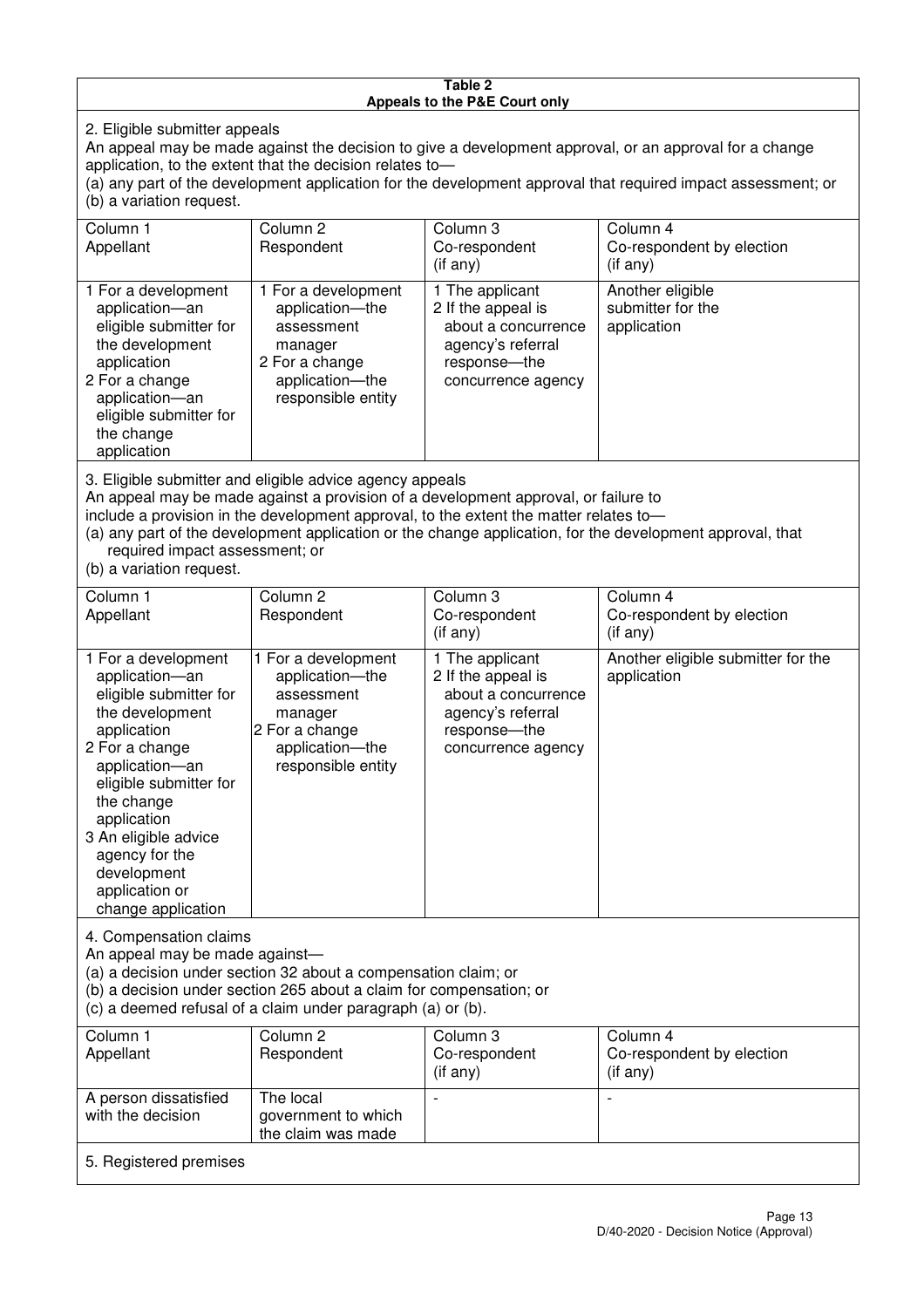| Table 2<br>Appeals to the P&E Court only                                                                                                                                                                                                                                                                             |                                   |                                         |                                                                                                                                                                             |  |
|----------------------------------------------------------------------------------------------------------------------------------------------------------------------------------------------------------------------------------------------------------------------------------------------------------------------|-----------------------------------|-----------------------------------------|-----------------------------------------------------------------------------------------------------------------------------------------------------------------------------|--|
| An appeal may be made against a decision of the Minister under chapter 7, part 4.                                                                                                                                                                                                                                    |                                   |                                         |                                                                                                                                                                             |  |
| Column 1<br>Appellant                                                                                                                                                                                                                                                                                                | Column <sub>2</sub><br>Respondent | Column 3<br>Co-respondent<br>(if any)   | Column 4<br>Co-respondent by election<br>$($ if any $)$                                                                                                                     |  |
| 1 A person given a<br>decision notice about<br>the decision<br>2 If the decision is to<br>register premises or<br>renew the<br>registration of<br>premises-an owner<br>or occupier of<br>premises in the<br>affected area for the<br>registered premises<br>who is dissatisfied<br>with the decision                 | The Minister                      |                                         | If an owner or occupier starts the<br>appeal – the owner of the<br>registered premises                                                                                      |  |
| 6. Local laws<br>An appeal may be made against a decision of a local government, or conditions applied,<br>under a local law about-<br>(a) the use of premises, other than a use that is the natural and ordinary consequence of prohibited<br>development; or<br>(b) the erection of a building or other structure. |                                   |                                         |                                                                                                                                                                             |  |
| Column 1<br>Appellant                                                                                                                                                                                                                                                                                                | Column <sub>2</sub><br>Respondent | Column 3<br>Co-respondent<br>(if any)   | Column 4<br>Co-respondent by election<br>(if any)                                                                                                                           |  |
| A person who-<br>(a) applied for the<br>decision; and<br>(b) is dissatisfied with<br>the decision or<br>conditions.                                                                                                                                                                                                  | The local government              | $\overline{\phantom{a}}$                |                                                                                                                                                                             |  |
|                                                                                                                                                                                                                                                                                                                      |                                   | Table 3<br>Appeals to the tribunal only |                                                                                                                                                                             |  |
| 1. Building advisory agency appeals<br>An appeal may be made against giving a development approval for building work to the extent the building<br>work required code assessment against the building assessment provisions.                                                                                         |                                   |                                         |                                                                                                                                                                             |  |
| Column 1<br>Appellant                                                                                                                                                                                                                                                                                                | Column <sub>2</sub><br>Respondent | Column 3<br>Co-respondent<br>(if any)   | Column 4<br>Co-respondent by election<br>(if any)                                                                                                                           |  |
| A building advisory<br>agency for the<br>development application<br>related to the approval                                                                                                                                                                                                                          | The assessment<br>manager         | The applicant                           | 1 A concurrence agency for the<br>development application<br>related to the approval<br>2 A private certifier for the<br>development application<br>related to the approval |  |
| 3. Certain decisions under the Building Act and the Plumbing and Drainage Act<br>An appeal may be made against a decision under-<br>(a) the Building Act, other than a decision made by the Queensland Building and Construction Commission; or<br>(b) the Plumbing and Drainage Act, part 4 or 5.                   |                                   |                                         |                                                                                                                                                                             |  |
| Column 1<br>Appellant                                                                                                                                                                                                                                                                                                | Column <sub>2</sub><br>Respondent | Column 3<br>Co-respondent<br>(if any)   | Column 4<br>Co-respondent by election<br>(if any)                                                                                                                           |  |